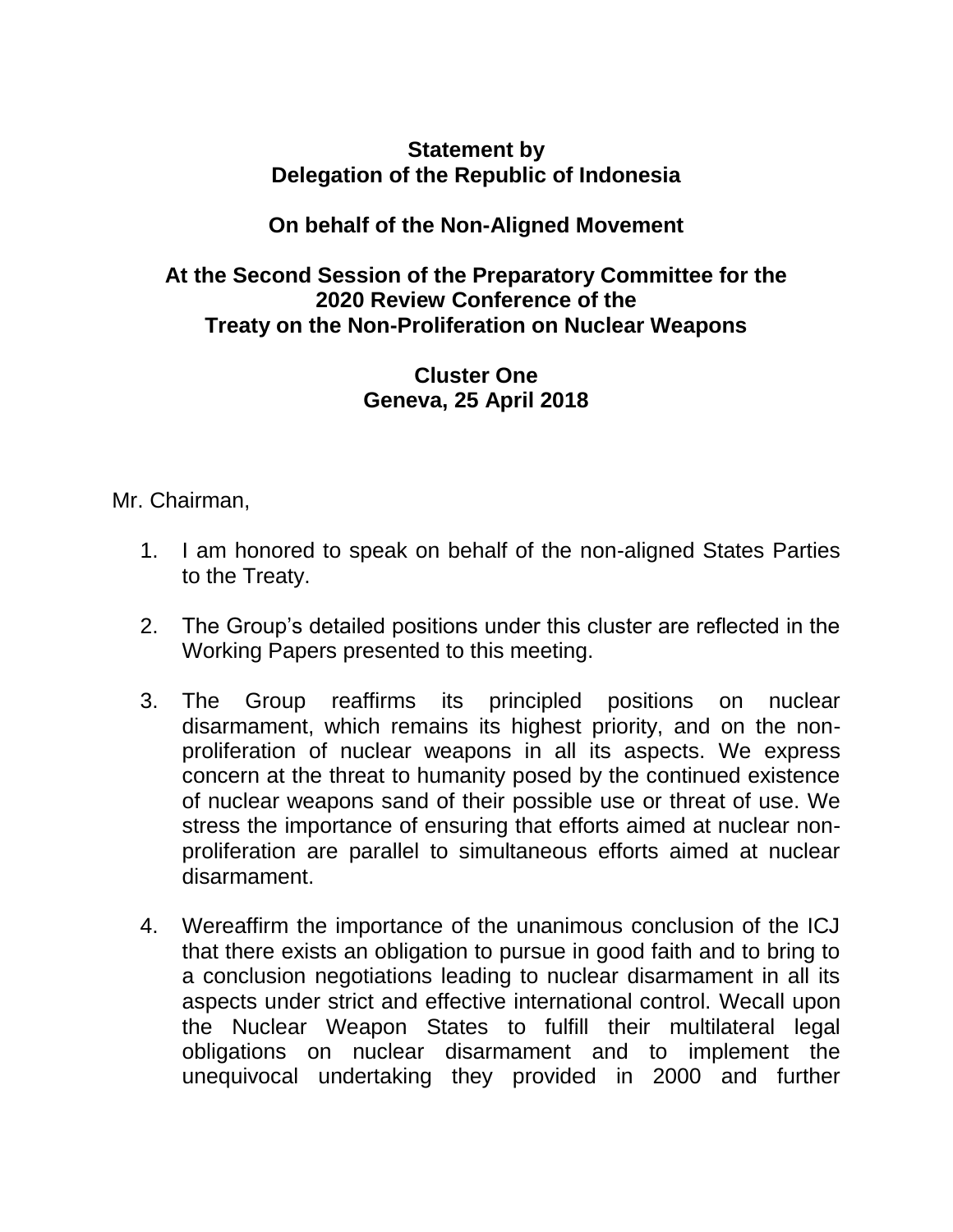reiterated in 2010 so as to accomplish the total elimination of nuclear weapons.

- 5. The Group reaffirms that the total elimination of nuclear weapons is the only absolute guarantee against the use or threat of use of nuclear weapons. Pending the total elimination of nuclear weapons, we call for the early commencement of negotiations on effective, universal, unconditional, non-discriminatory, irrevocable and legally binding security assurances to all NNWS by all the nuclear-weapon States against the use or threat of use of nuclear weapons under all circumstances as a matter of high priority.
- 6. We take note of the adoption of the Treaty on the Prohibition of Nuclear Weapons on 7 July 2017 at the United Nations conference to negotiate a legally binding instrument to prohibit nuclear weapons, leading towards their total elimination. It is hoped that when entered into force, the Treaty would contribute to furthering the objective of the total elimination of nuclear weapons.
- 7. The Group reiterates its call for the full implementation of the 13 practical steps for systematic and progressive efforts to implement Article VI of the Treaty, particularly an unequivocal undertaking by NWS to accomplish the total elimination of their nuclear arsenals leading to nuclear disarmament.
- 8. The Group also stresses that reductions in deployments and in operational status cannot substitute for irreversible cuts in, and the total elimination of, nuclear weapons and, accordingly, calls on the nuclear-weapon States to apply the principles of transparency, irreversibility and verifiability to all such cuts, to further reduce their nuclear arsenals, both warheads and delivery systems, thus contributing to the fulfillment of their nuclear disarmament obligations and facilitating the realization of a world free of nuclear weapons at the earliest date.
- 9. Pending the CTBT's entry into force, we strongly call for the immediate and unconditional cessation of all nuclear weapon tests and complete prohibition of nuclear weapons research and development, putting an end to conducting nuclear weapon test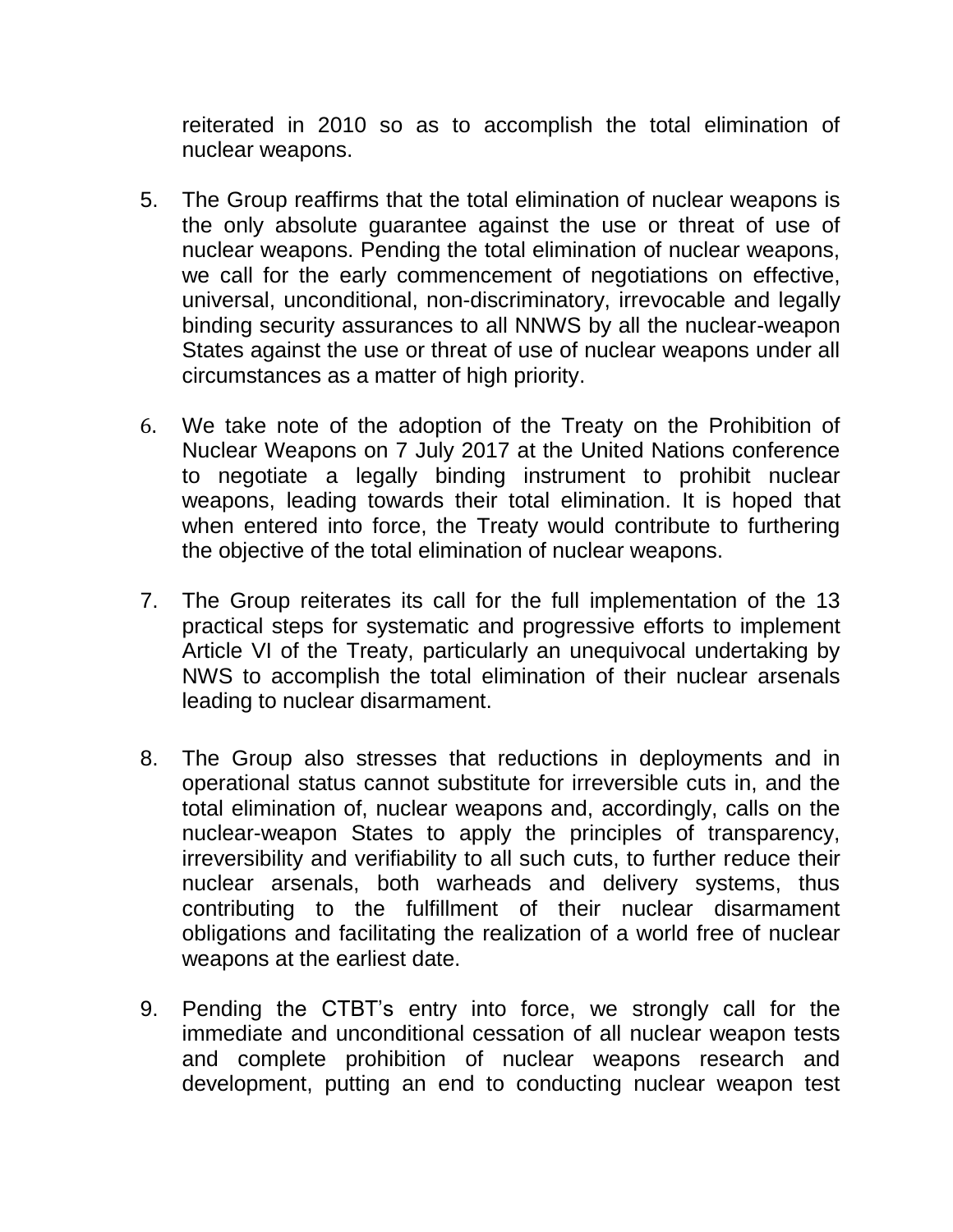explosions or any other nuclear explosions, or nuclear weapon tests in alternative ways, as well as the use of new technologies for upgrading existing nuclear weapons systems.

- 10. The Group note with grave concern the current extensive investment, by the nuclear-weapon States, on modernization of their nuclear forces and developing more effective and newer, including low-yield nuclear warheads, which, by increasing the role of these inhumane weapons in their military doctrines, lowers the threshold for the actual use of nuclear weapons. The Group strongly calls for putting an immediate end to this trend that in fact is a new nucleararms race.
- 11. The Group of Non-Aligned States Parties to the Treaty firmly believes that any use or threat of use of nuclear weapons would be a crime against humanity and a violation of the principles of the Charter of the United Nations and international law, in particular international humanitarian law. The Group further believes that the mere possession of nuclear weapons is inconsistent with the principles of international humanitarian law.
- Mr. Chairman,
- 12. The Group reiterates its strong call for the full and systematic implementation of the unequivocal undertaking given by the nuclear-weapon States at the 2000 Review Conference, including through the implementation of the 13 practical steps, to accomplish the total elimination of their nuclear arsenals leading to nuclear disarmament, which was also reaffirmed by the 2010 Review Conference.
- 13. The Group stresses once again that the indefinite extension of the Treaty does not imply the indefinite possession of nuclear arsenals. Any such assumption is incompatible with the object and purpose of the Treaty. It strongly calls for the implementation of article VI of the Treaty. This is an explicit legal obligation of all the Parties and its implementation is neither optional nor conditional.
- 14. The Group stresses the urgent necessity of negotiating and bringing to a conclusion,a comprehensive convention on nuclear weapons,